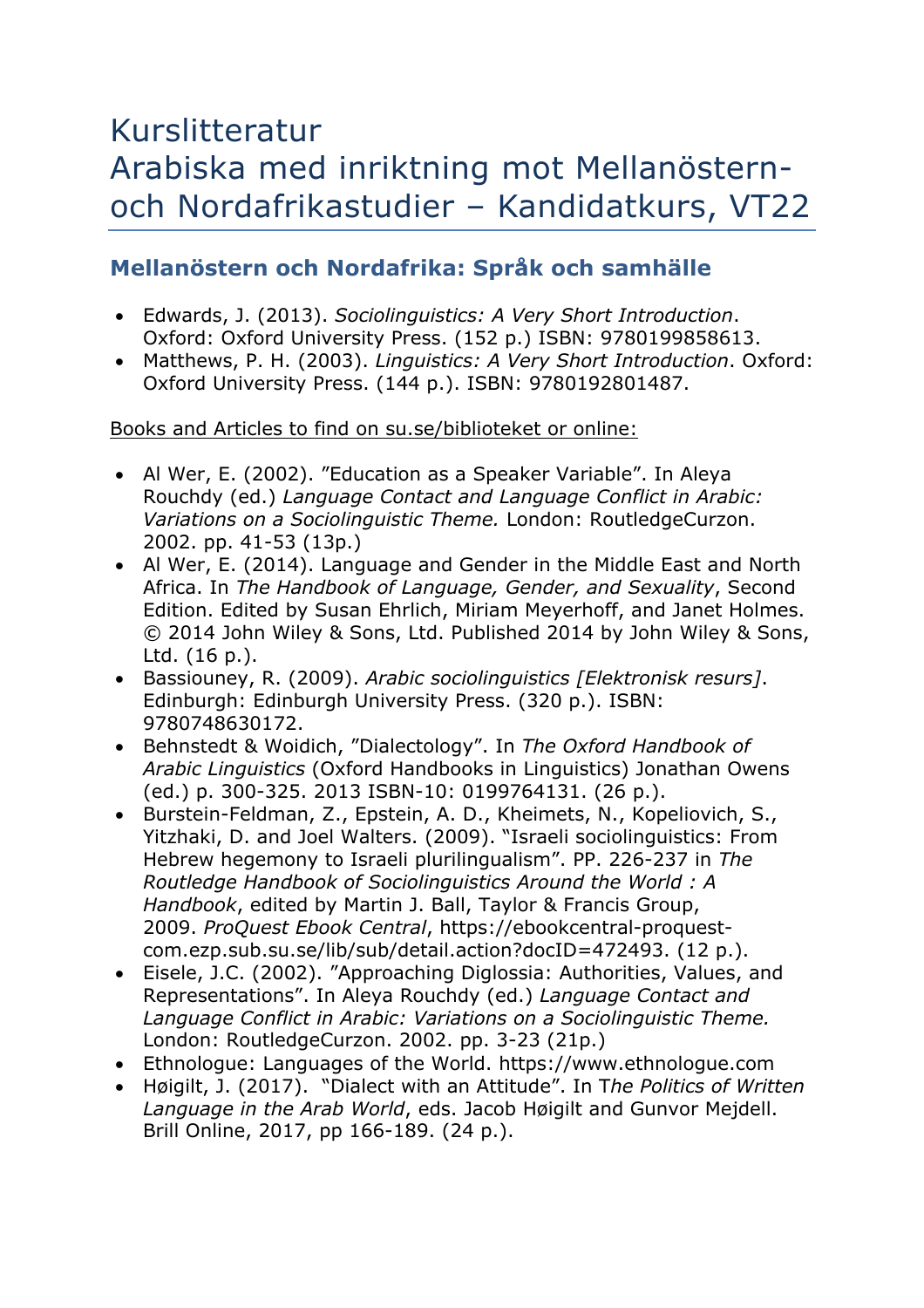- Lewis, G. (1999). Ataturk and the Language Reform until 1936. Pp. 40-56 in Lewis *The Turkish language reform: a catastrophic success*. Oxford: Oxford University Press. (p. 17).
- Mahootian, S. (2018). Language contact and multilingualism in Iran. In *The Oxford Handbook of Persian Linguistics*. Edited by Anousha Sedighi and Pouneh Shabani-Jadidi. Oxford: Oxford University Press. (16 p.).
- Marley, D. (2005). "From Monolingualism to Multilingualism: Recent Changes in Moroccan Language Policy". In *ISB4: Proceedings of the 4th International Symposium on Bilingualism*, ed. James Cohen, Kara T. McAlister, Kellie Rolstad, and Jeff MacSwan, 1487-1500. Somerville, MA: Cascadilla Press.(dowload here: http://www.lingref.com/isb/4/117ISB4.PDF). (15 p.).
- Meyerhoff, M. (2014). Variation and Gender. In *The Handbook of Language, Gender, and Sexuality*, Second Edition. Edited by Susan Ehrlich, Miriam Meyerhoff, and Janet Holmes. © 2014 John Wiley & Sons, Ltd. Published 2014 by John Wiley & Sons, Ltd. (19 p.).
- Öpengin, E. (n.d.). (2012). Sociolinguistic situation of Kurdish in Turkey: Sociopolitical factors and language use patterns. *International Journal of the Sociology of Language*, *217*, 151–180. https://doiorg.ezp.sub.su.se/10.1515/ijsl-2012-0053. (30 p.).
- S'hiri, S. (2002). "Speak Arabic Please!: Tunisian Arabic Speakers' Linguistic Accommodation to Middle Easterners". In Aleya Rouchdy (ed.) *Language Contact and Language Conflict in Arabic: Variations on a Sociolinguistic Theme.* London: RoutledgeCurzon. 2002. pp. 149-174 (26p.)
- Talbot, M. (2014). Gender Stereotypes: Reproduction and Challenge. In *The Handbook of Language and Gender*, edited by Janet Holmes, et al., John Wiley & Sons, Incorporated, 2003. *ProQuest Ebook Central*, https://ebookcentral-proquestcom.ezp.sub.su.se/lib/sub/detail.action?docID=214142. (19 p.).
- Wardini, E. (2011). "Lebanon", in: *Encyclopedia of Arabic Language and Linguistics*, Managing Editors Online Edition: Lutz Edzard, Rudolf de Jong. Consulted online on 21 August 2021 <http://dx.doi.org.ezp.sub.su.se/10.1163/1570- 6699\_eall\_SIM\_001001>. (16 p.).

#### Articles to find on Athena:

• Wardini, E. (1997). "The Syriac Language Today". In "Neologisms in Modern Literary Syriac (Part one)". Pp. 400-566 in *Mélanges de L'Université Saint-Joseph*, vol. LIII 1993-1994, Beirut: al-Mashreq 1997. pp. 435-448. (14 p.).